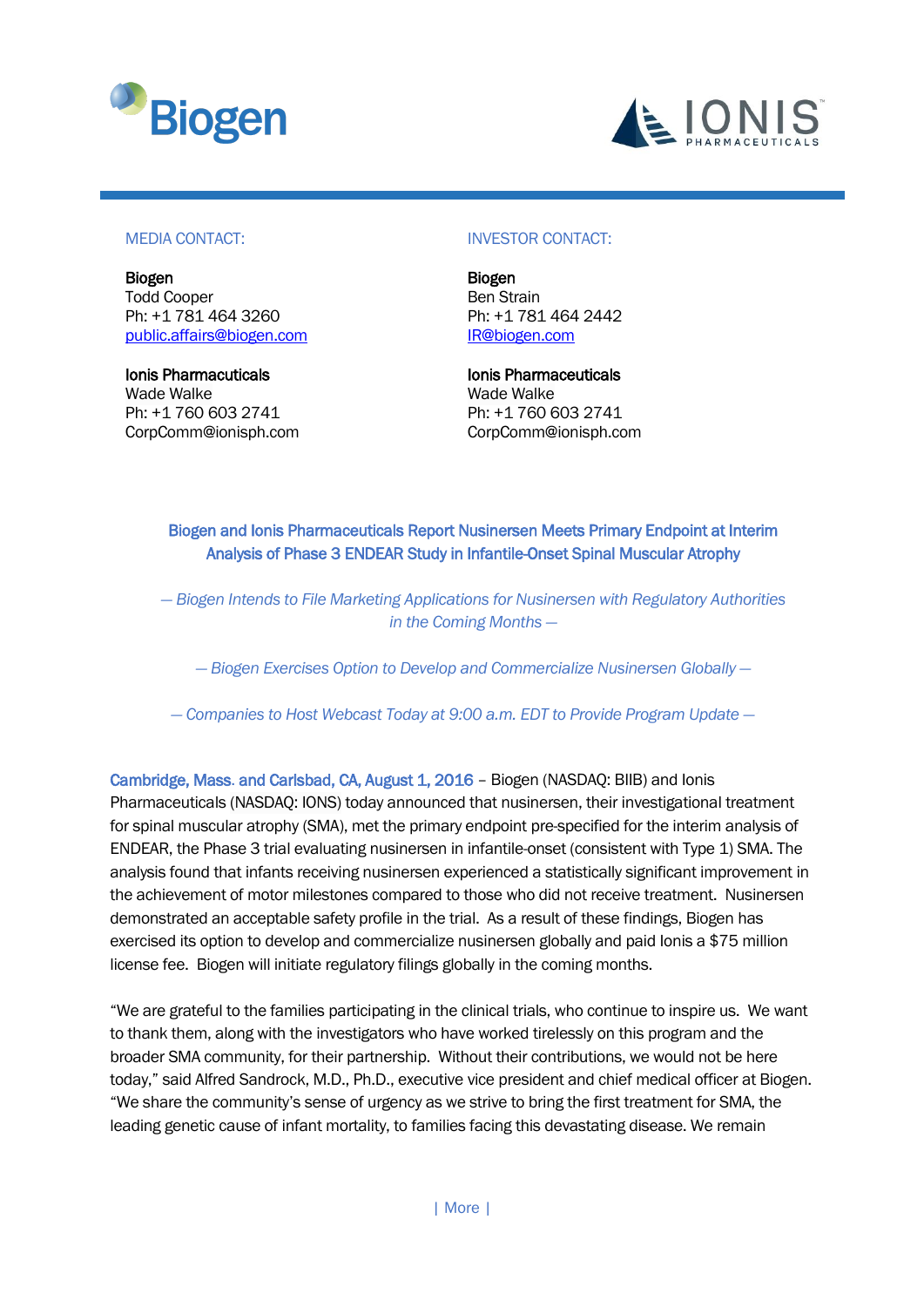committed to understanding the potential of nusinersen in the broader SMA population and will continue to focus on the rapid completion of our ongoing studies."

Based on the results of the pre-specified interim analysis, the ENDEAR study will be stopped and participants will be able to transition into the SHINE open-label study in which all patients receive nusinersen. Data from the other endpoints of ENDEAR will be analyzed when the full data set is available. Results will be presented at future medical congresses. Additionally, participants enrolled in the sham-controlled arm of EMBRACE, a Phase 2 study which also included infantile-onset patients, will have the opportunity to receive nusinersen.

The other studies in the nusinersen program, including CHERISH (later-onset consistent with Type 2) and NURTURE (pre-symptomatic infants), will continue as planned in order to collect the data to demonstrate the safety and efficacy of nusinersen in these populations.

"We are hopeful that nusinersen, if approved, will make a meaningful difference in the lives of patients and families affected by SMA. We look forward to working with Biogen on completing the clinical program and preparing for what we hope is a positive regulatory review," said B. Lynne Parshall, chief operating officer at Ionis Pharmaceuticals. "Nusinersen is the first antisense drug from our neurological disease franchise to advance to regulatory review, and it illustrates the potential of our antisense technology to address severe diseases that other therapeutic modalities are unable to address adequately."

Biogen is working to open a global expanded access program (EAP) for eligible patients with infantileonset SMA (consistent with Type 1) in the coming months. The EAP can be initiated at existing nusinersen clinical trial sites in countries where EAPs are permitted according to local laws and regulations, can be operationalized, and where there is a path that can support long-term availability of nusinersen. Once the EAP is operational and required local approvals are in place, individual participating sites may start enrollment after they have transitioned ENDEAR study participants to the open-label extension study.

"Today is a hopeful day for the SMA community, which has worked tirelessly to support research and development for this terrible disease. Many of our families have participated in this and other clinical trials in order to advance our understanding of SMA. We are excited about reaching this important milestone, and the opportunity these results create to potentially bring the first treatment option for SMA to patients and families. We will continue to relentlessly support research into SMA until we have therapies for all and, ultimately, a cure," commented Kenneth Hobby, President, Cure SMA.

Biogen is now responsible for all nusinersen development, regulatory and commercialization activities and costs. Ionis will complete the Phase 3 studies and work with Biogen on regulatory filings. The two companies will also work together to transition the clinical programs that Ionis is conducting to Biogen. Ionis is eligible to receive tiered royalties on any potential sales of nusineren up to a percentage in the mid-teens, in addition to up to \$150 million in milestone payments based on regulatory approvals.

### Webcast

The companies will host a live webcast to discuss the results of the Phase 3 ENDEAR interim results for nusinersen today, August 1, 2016, from 9:00 to 9:30 a.m. EDT. Participants may access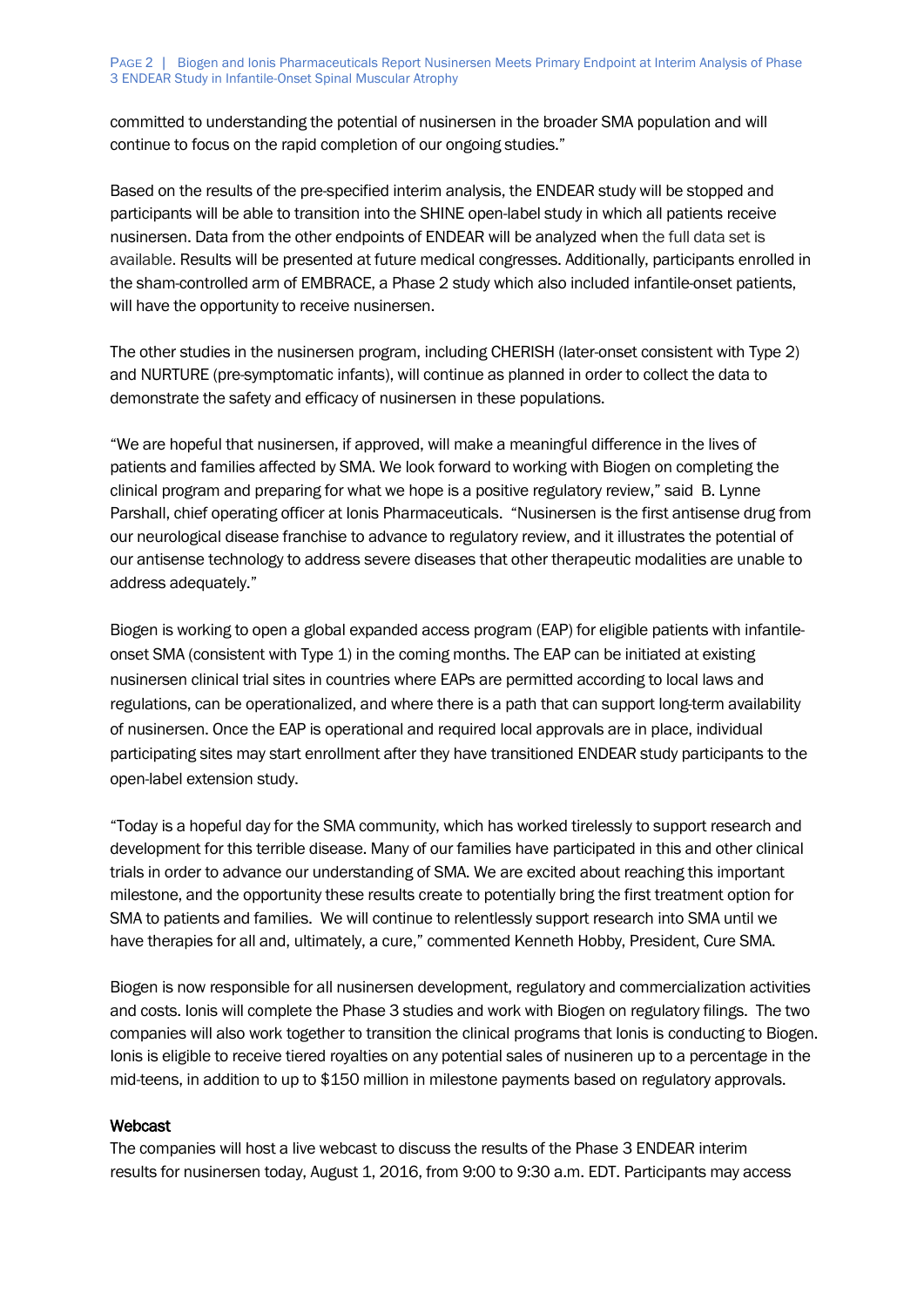the webcast through the Investors section of www.biogen.com or www.ionispharma.com. Following the live webcast, an archived version of the call will be available at the same URLs for one month.

# The Nusinersen Clinical Trial Program

The nusinersen Phase 3 program is comprised of two registrational studies, ENDEAR and CHERISH. ENDEAR is a thirteen-month study investigating nusinersen in 122 patients with infantile-onset SMA; the onset of signs and symptoms of SMA less than or equal to 6 months and age less than or equal to 7 months at screening. Based on insights gained from earlier-stage studies and discussions with regulators, a primary endpoint was added to ENDEAR earlier this year that evaluates the proportion of motor milestone responders from the motor component of the Hammersmith Infant Neurological Examination (HINE).

CHERISH is a fifteen-month study investigating nusinersen in 126 non-ambulatory patients with lateronset SMA; onset of signs and symptoms greater than 6 months and age 2 to 12 years at screening. CHERISH was fully enrolled in May 2016.

Additionally, the SHINE open-label extension study for patients who previously participated in ENDEAR and CHERISH is open and is intended to evaluate the long-term safety and tolerability of nusinersen.

Two additional Phase 2 studies, EMBRACE and NURTURE, were designed to collect additional data on nusinersen. The EMBRACE study is designed to collect additional data on a small subset of patients with infantile or later-onset SMA who do not meet the age and other criteria of ENDEAR or CHERISH. NURTURE is an ongoing study in pre-symptomatic infants who are less than or equal to 6 weeks of age at time of first dose to determine if treatment before symptoms begin would prevent or delay the onset of SMA symptoms. All studies are being conducted on a global scale.

# About SMA**1-5**

Spinal Muscular Atrophy (SMA) is characterized by loss of motor neurons in the spinal cord and lower brain stem, resulting in severe and progressive muscular atrophy and weakness. Ultimately, individuals with the most severe type of SMA can become paralyzed and have difficulty performing the basic functions of life, like breathing and swallowing.

Due to a loss of, or defect in the *SMN1* gene, people with SMA do not produce enough survival motor neuron (SMN) protein, which is critical for the maintenance of motor neurons. The severity of SMA correlates with the amount of SMN protein. People with Type 1 SMA, the most severe life-threatening form, produce very little SMN protein and do not achieve the ability to sit without support or live beyond 2 years without respiratory support. People with Type 2 and Type 3 produce greater amounts of SMN protein and have less severe, but still life-altering forms of SMA.

Currently, there is no approved treatment for SMA.

### About Nusinersen

Nusinersen is an investigational, potentially disease-modifying therapy<sup>6</sup> for the treatment of SMA. Nusinersen is an antisense oligonucleotide (ASO) that is designed to alter the splicing of *SMN2*, a gene that is nearly identical to *SMN1*, in order to increase production of fully functional SMN protein. <sup>7</sup>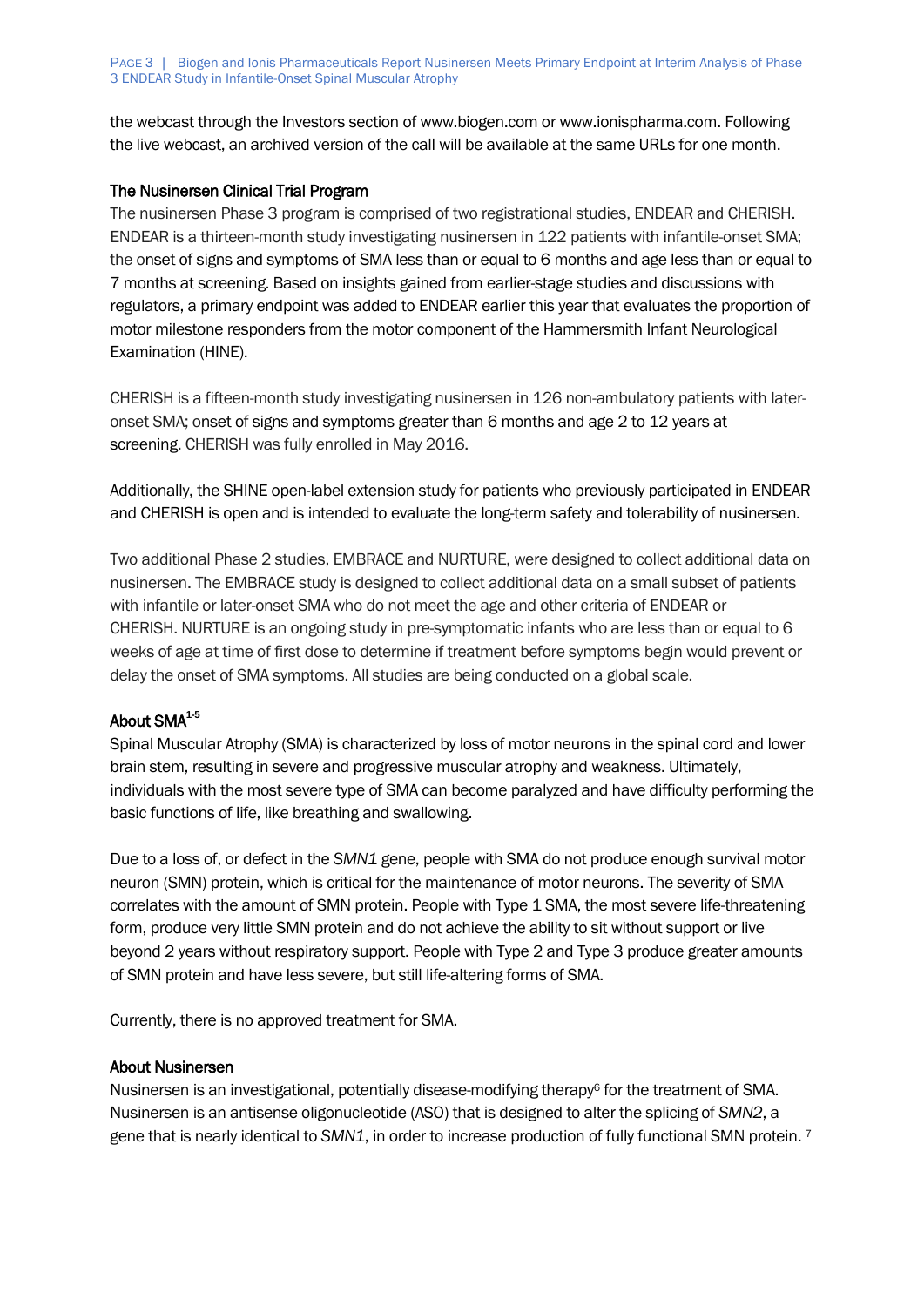ASOs are short synthetic strings of nucleotides designed to selectively bind to target RNA and regulate gene expression.Through use of this technology, nusinersen has the potential to increase the amount of functional SMN protein in infants and children with SMA.

Both the U.S. and EU regulatory agencies have granted special status to nusinersen in an effort to expedite the review process, including Orphan Drug Status and Fast Track Designation in the U.S. and Orphan Drug Designation in the EU.

We acknowledge support from the following organizations for nusinersen: Muscular Dystrophy Association, SMA Foundation, Cure SMA and intellectual property licensed from Cold Spring Harbor Laboratory and the University of Massachusetts Medical School.

# About Biogen

Through cutting-edge science and medicine, Biogen discovers, develops and delivers worldwide innovative therapies for people living with serious neurological, autoimmune and rare diseases. Founded in 1978, Biogen is one of the world's oldest independent biotechnology companies and patients worldwide benefit from its leading multiple sclerosis and innovative hemophilia therapies. For more information, please visit www.biogen.com. Follow us on Twitter.

# About Ionis Pharmaceuticals Inc.

Ionis is the leading company in RNA-targeted drug discovery and development focused on developing drugs for patients who have the highest unmet medical needs, such as those patients with severe and rare diseases. Using its proprietary antisense technology, Ionis has created a large pipeline of first-in-class or best-in-class drugs, with over a dozen drugs in mid- to late-stage development. Drugs currently in Phase 3 development include volanesorsen, a drug Ionis is developing and plans to commercialize through its wholly owned subsidiary, Akcea Therapeutics, to treat patients with either familial chylomicronemia syndrome or familial partial lipodystrophy; IONIS-TTR<sub>Rx</sub>, a drug Ionis is developing with GSK to treat patients with all forms of TTR amyloidosis; and nusinersen, a drug Ionis is developing with Biogen to treat infants and children with spinal muscular atrophy. Ionis' patents provide strong and extensive protection for its drugs and technology. Additional information about Ionis is available at [www.ionispharma.com.](http://www.ionispharma.com/)

# Biogen Safe Harbor

This press release contains forward-looking statements, including statements relating to the safety and efficacy of nusinersen, as well as clinical trial results and plans, potential regulatory filings and expected timelines, including expanded access for nusinersen, including the transition of the ENDEAR and EMBRACE clinical trial study participants to an open label study and the timing thereof, the submission of applications to regulatory authorities and the timing thereof, and the opening of an EAP and the timing thereof. These statements may be identified by words such as "believe," "expect," "may," "plan," "potential," "will" and similar expressions, and are based on our current beliefs and expectations. Drug development and commercialization involve a high degree of risk, and only a small number of research and development programs result in commercialization of a product. Factors which could cause actual results to differ materially from our current expectations include the actual timing and content of submissions to and decisions made by the regulatory authorities regarding marketing authorization applications for nusinersen, the actual timing and final results of the nusinersen clinical trials and the uncertainties involved in operationalizing an EAP. For more detailed information on the risks and uncertainties associated with our drug development and commercialization activities, please review the Risk Factors section of our most recent annual or